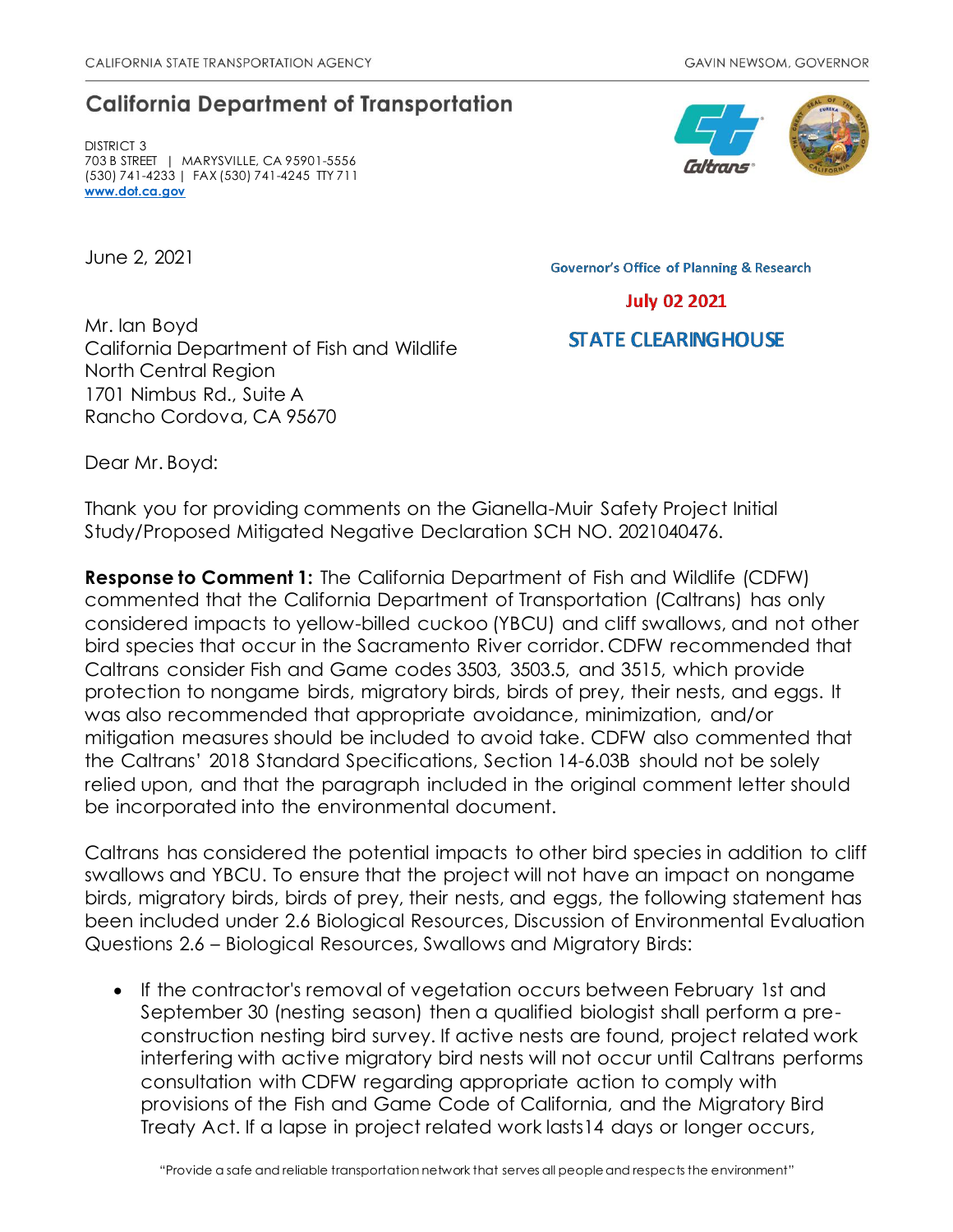> another survey and, if required, consultation with CDFW will be required before the work can be reinitiated.

**Response to Comment 2:** CDFW commented that YBCU is also a state listed endangered species in addition to being a federally listed endangered species. It was also noted that the MND, section 2.6 Biological Resources, only the US Fish and Wildlife Service (USFWS) is listed as an agency that will be notified in the event of YBCU being detected in the construction zone. CDFW needs to be notified in addition to USFWS if YBCU if found within the construction zone and Caltrans would need to consult with a designated biologist with YBCU to develop a non-disturbance buffer, and if necessary, comply with CESA. CDFW has been added as an agency to be notified in the event of YBCU detection in the construction zone.

**Response to Comment 3:** In comment 3, CDFW noted that while Caltrans acknowledges that bats are present at the Pine Creek Lagoon Bridge, there was no specific reasoning in the MND as to why the project will not impact the bats present at this location. CDFW recommends that the MND include avoidance and minimization measures for bats and include a habitat assessment performed by a qualified biologist. If temporary exclusionary devices are determined to be necessary by the bat biologist, they should be implemented prior to the project impacts and disturbance occurring during the period of March 1 to April 15 or August 31 to October 15.

The guardrail posts and end treatments at the Pine Creek Lagoon Bridge approaches will be upgraded to current standards. The work at this location will only occur on the top of the bridge and will not affect the bats utilizing the bridge below the deck or in the joints. The work consists of removing and replacing posts held by bolts on both sides of the bridge. The noise level from the hand power tools would be intermittent and comparable, if not less than that of the traffic. No pavement grinding or overlay will occur on the bridge. As part of the habitat assessment for bats, acoustic monitoring was performed by a qualified biologist to determine what types of bats occupy the roost. To reduce any potential for project related work interfering with the bats, Caltrans will implement the following measure:

• A qualified biologist shall perform a pre-construction roosting bat survey to confirm the bat day roost. If bat day-roosts are found, Bats shall be allowed to occupy day roost on portions of the bridge as conflicts with construction are not anticipated. To reduce any potential of project related work interfering with bat day-roosts, the work window for construction activities at the bridges is proposed to occur between September 1 and May 1.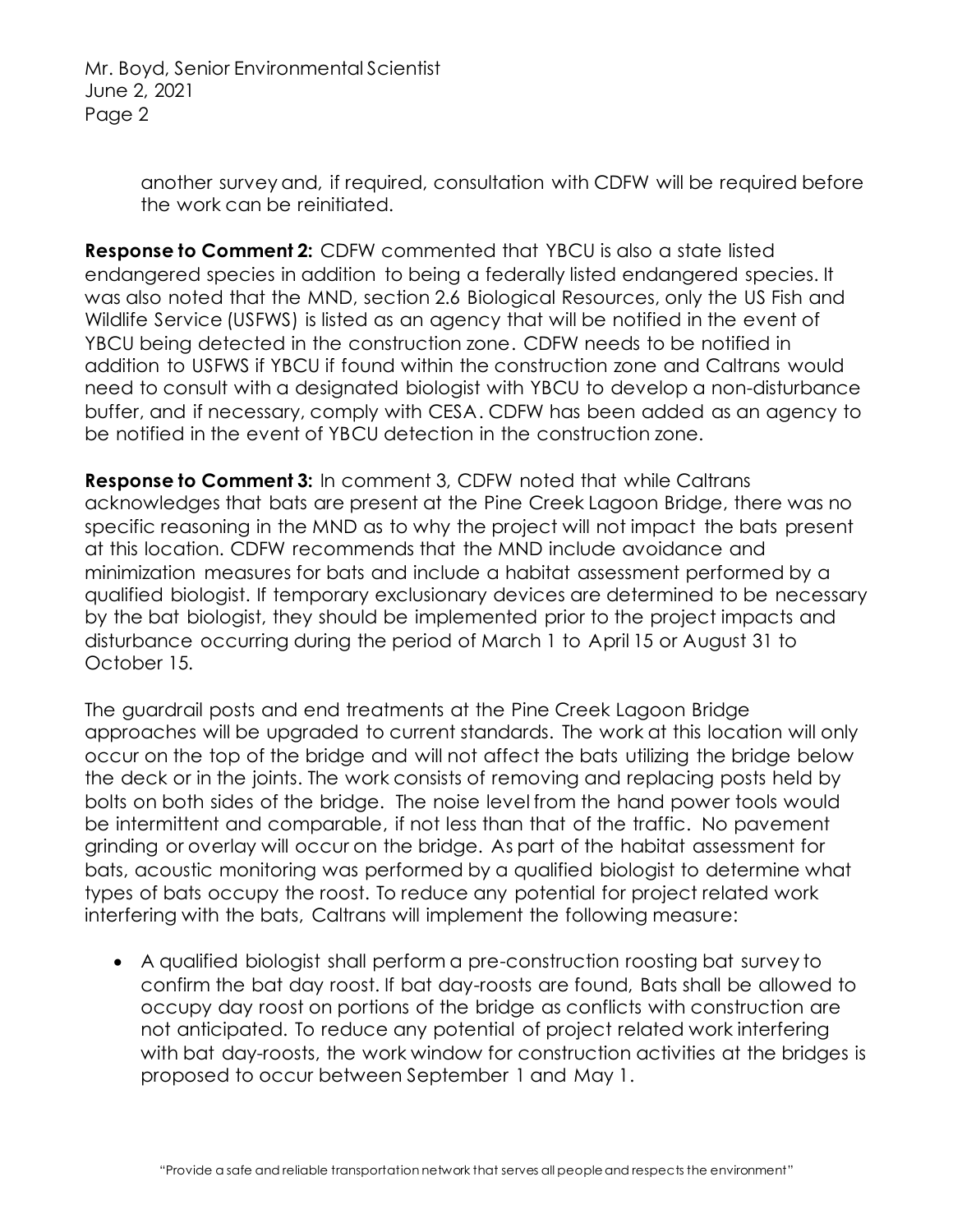**Response to Comment 4:** CDFW noted that while Caltrans is planning on extending existing box culverts and corrugated metal pipes (CMP)and replacing existing 18 inch CMP culverts with new 24-inch culverts if shoulder widening results in culvert lengths greater then 100 feet in length, there are no permits or authorizations required from CDFW. It was also noted that while in water work will not occur at the three primary drainages; Pine Creek, Rock Creek, and Mud Creek, notification to CDFW is required, pursuant to Fish and Game Code section 1602 if a project proposes activities that will substantially divert or obstruct the natural flow of water; substantially change or use any material from the bed, channel or bank of any river, stream, or lake; or deposit or dispose of debris, waste, or other material containing crumbled, flaked, or ground pavement where it may pass into any river, stream, or lake.

A Jurisdictional Aquatic Resource Delineation was performed in May 2020 for this project. The culverts that will be extended in length or increased in diameter as a part of this project are not within the jurisdiction of CDFW. These culverts do not have a defined bed, bank, or channel and are in place to convey roadside drainage and stormwater. There will be no work occurring around the three primary drainages; Pine Creek, Rock Creek, and Mud Creek, that will substantially divert or obstruct the natural flow of water; change or use any material from the bed, channel or bank of any river, stream, or lake; or deposit or dispose of debris, waste, or other material containing crumbled, flaked, or ground pavement where it may pass into any river, stream, or lake. Guardrail will be replaced on the Pine Creek Lagoon Bridge and all construction activities and access will be conducted from the bridge deck. There will be no pavement grinding or releasing of materials into Pine Creek. Best management practices and standard measures will prevent impacts to Pine Creek. Because of these restricted construction activities notification to CDFW pursuant to Fish and Game Code section 1602 is not required by Caltrans for this work.

The project also proposes to remove 0.75 acre of riparian habitat on the west bank of Pine Creek. CDFW commented that the removal of this riparian habitat would cause a substantial change in the bed, bank, or channel of Pine Creek. CDFW recommends Caltrans to consider any grading, excavation, trenching, paving, and/or railing replacements on or adjacent to the existing bridges be included in a Lake and Streambed Alteration Notification due to the potential for material associated with those activities potentially passing into waters of the state.

The 0.75 acres of riparian habitat that will be removed as part of this project is adjacent to, but not within, the bed, bank, or channel of Pine Creek. The riparian area is parallel to the road and does not provide direct benefit to the Pine Creek riparian corridor. The removal of the riparian habitat will not require a Lake and Streambed Alteration Notification. Best management practices will be implemented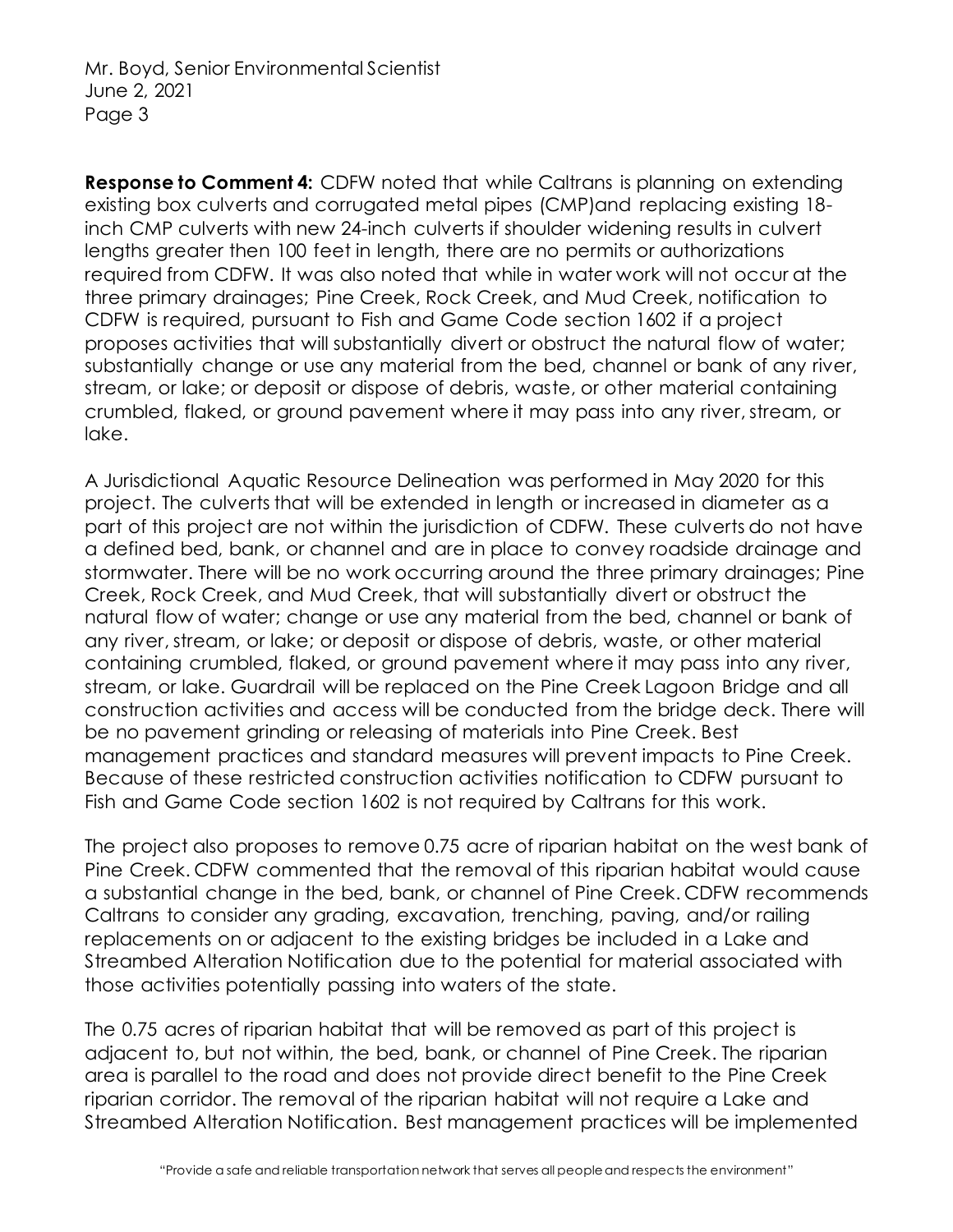to ensure no debris falls into the creek while removing and replacing the bridge posts. A map of the impacts to riparian vegetation will be added to the Final Mitigated Negative Declaration for clarity.

CDFW also commented that the locations of the proposed culvert replacement and the purpose of the riparian vegetation removal were not clearly identified in the MND and that the project activities need to be more clearly described. In addition, the MND should include detailed exhibits disclosing the project area including permanent impact areas, as well as temporary impacted areas such as equipment staging areas, spoils areas, adjacent infrastructure development, staging areas, and access haul roads.

Culverts that will be extended, lined, or replaced during construction are now labeled in the project exhibits. These updated exhibits will be included in the final MND in appendix B. The riparian habitat to be removed is now shown in Figure 2, under Discussion of Environmental Evaluation Question 2.6—Biological Resources. Removal of the riparian habitat is necessary to accommodate the road widening for the eight-foot shoulders.

The Water Quality-1 (WQ-1) measure from Section 1.5 Standard Measures and Best Management Practices Included in All Alternatives, Water Quality and Stormwater Runoff was also commented on by CDFW. Specifically, CDFW asked for clarity on the following points of the standard measure:

- Water would be removed by means of dewatering the individual pipe piles or cofferdams.
- Water generated from the dewatering operations would be trucked off-site to an appropriate facility or treated and used on-site for dust control and/or discharged to an infiltration basin or used to irrigate agricultural lands.

CDFW recommended that the location and reason for the occurrence of these activities be clarified in the MND. If these activities take place within a stream, river, or lake, they would be subject to Fish and Game Code 1602 and would require notification.

The WQ-1 measure found in Section 1.5 Standard Measures and Best Management Practices Included in All Alternatives, Water Quality and Stormwater Runoff is a standard measure with standard language. In water work will not occur in any streams, rivers, or lakes as a part of this project. The bullet points related to WQ-1 measure in the MND have been revised as follows:

• During construction operations and under certain conditions, if groundwater is encountered, a land discharge permit may be required which contains